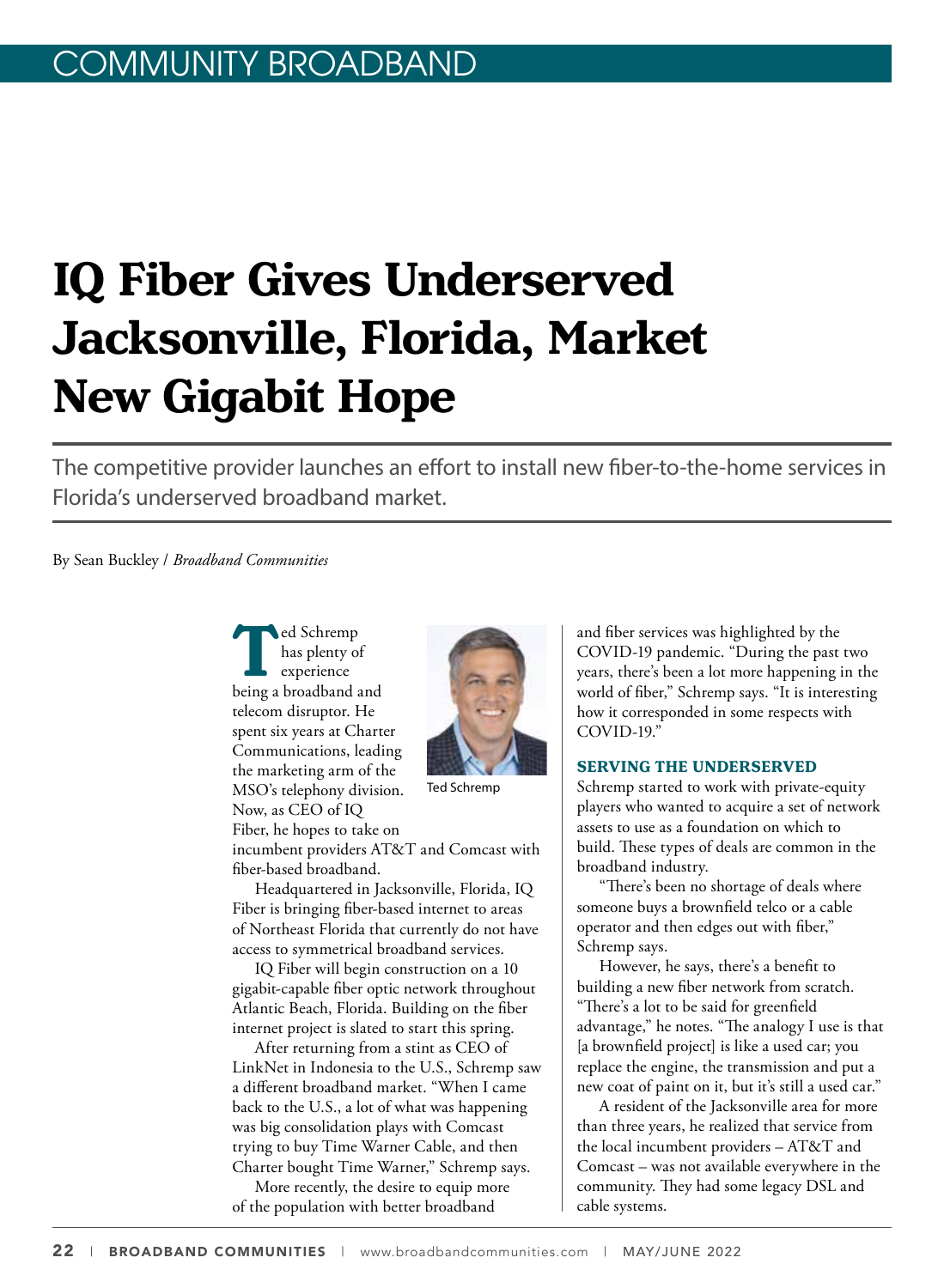"Here we are in this vibrant market with growth and great demographics, but there was a lack of viable modern broadband options," Schremp says. "Having been in the business, I said, why don't we build this thing out for Northeast Florida and run it out of Jacksonville."

After it created a business plan, IQ Fiber got a lot of interest from the investment community, including SDC Capital Partners. Schremp cites two reasons: Northeast Florida has the proper dynamics for success and IQ Fiber has a team of tenured executives.

IQ Fiber will offer simple, monthto-month rates with no hidden fees, surcharges or surprise price increases. Its three service plans deliver symmetrical internet speeds between 250 and 1 Gbps and whole-home Wi-Fi service with a simple app to manage connections and settings.

The company has set an ambitious target – it plans to bring FTTH service networks initially to 60,000 homes in Jacksonville and it is starting a buildout in Atlantic Beach.

IQ Fiber is focused on rapidly expanding its residential fiber network across Clay, Duval, Nassau and St. Johns Counties, backed by strong capital funding partnerships.

"We have 60,000-plus homes we want to do in the first phase in partnership with SDC Capital," Schremp says. "When we look at the broader four-county area of Northeast Florida, there are easily 300,000 homes, not to mention all the new home-build activity that's happening."

#### **OVERCOMING SUPPLY, FLEET ISSUES**

Supply chain issues have plagued many service providers' FTTH rollouts, but IQ Fiber isn't experiencing that problem yet. That's because the service provider had proper agreements in place before the supply chain snarled.

"Part of having a tenured team is we have lots of relationships," Schremp says. "We have been able to source conduit, fiber and electronics."

But IQ Fiber isn't without issues. "One of the big challenges we face is fleet, so getting trucks has been



Though IQ Fiber has had trouble sourcing trucks, it got creative and "secured good construction partnerships."

challenging," Schremp says. "We got creative and have been able to source vehicles, and we secured good construction partnerships."

IQ Fiber's build has mainly been underground. The provider prefers underground bodies for "longevity" reasons. "In this part of Florida, there's no easy digging; it is sand or dirty sand and a little bit aerial here and there."

# **COMPETITION'S RESPONSE**

Given that FTTH is a disruptive broadband technology, one would think that incumbent providers would forge responses. But IQ Fiber has not seen any pushback, at least yet, from AT&T or Comcast.

"The incumbents have not responded specifically against us," Schremp says. "We are firm believers in the superiority of fiber in terms of fiber broadband."

Because IQ Fiber is essentially a greenfield provider, it can leverage the latest FTTH technology. The service provider is deploying an XGS-PON FTTH network. XGS-PON allows service providers to deliver 10 Gbps symmetrical services.

Service providers use XGS-PON to offer tiers ranging from 2 Gbps to 10 Gbps and other speeds.

XGS-PON also provides a path for providers, such as IQ Fiber, to migrate to 25G PON eventually. The next generation of PON could be used to address applications for enterprises and wholesale wireless backhaul.

Today, IQ Fiber and other service providers can use XGS-PON for most residential FTTH deployments. In a research note, Jeff Heynen, vice president of Dell'Oro Group, said that a provider can "add in 25G PON using the same equipment and ODN where it makes strategic sense."

#### **A LOCAL ADVANTAGE**

Another critical focus of IQ Fiber is offering a local feel. Unlike a national provider that may station customer support in a different country, IQ Fiber customers can get answers from Florida-based staff. IQ Fiber is hiring more than 60 local management, field and support staff.

"We think it's important to fill the gap that the incumbents have created,"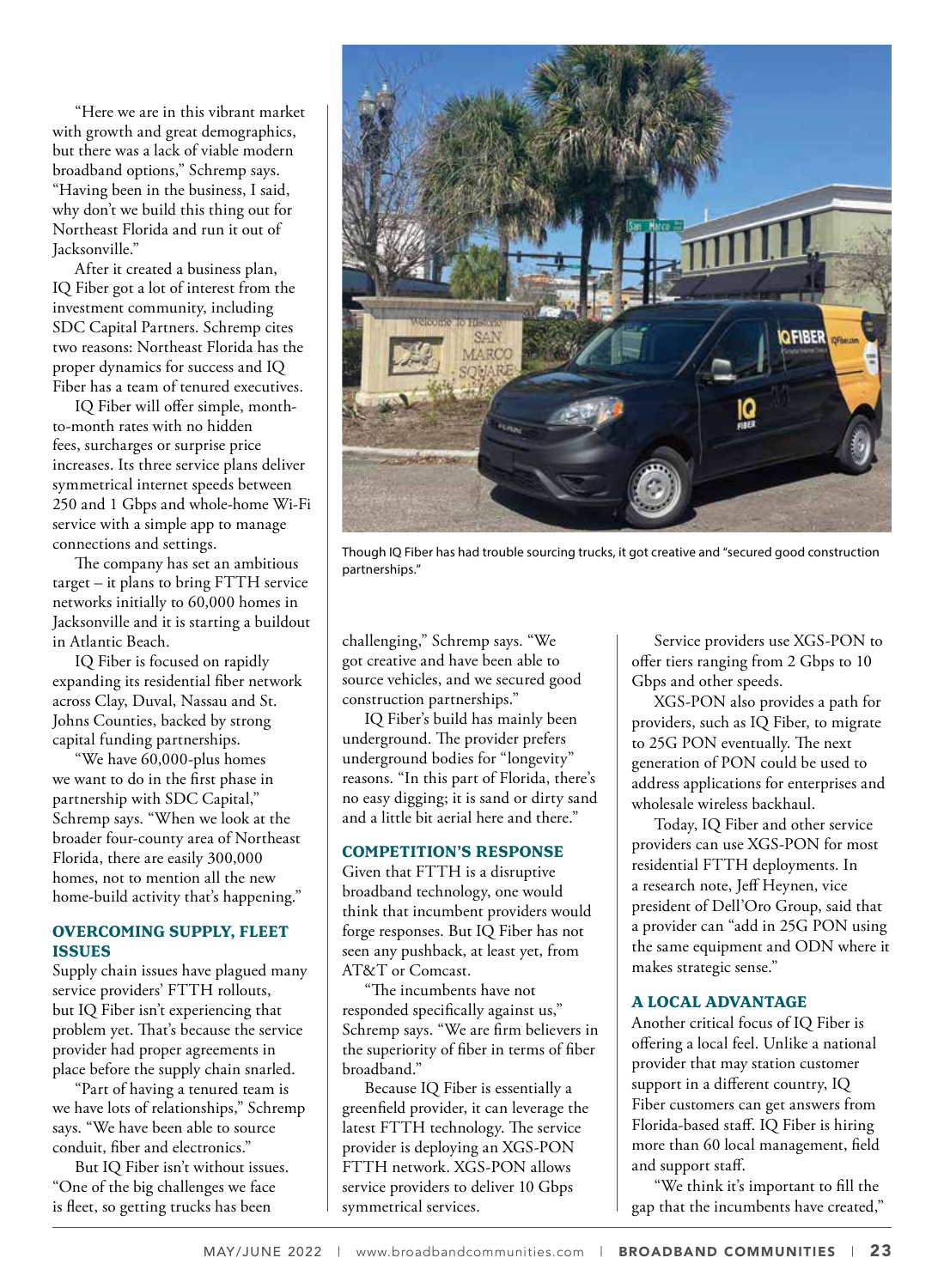# COMMUNITY BROADBAND

# **HOME-CONNECTED DEVICE ADOPTION GROWS**

Consumer adoption of connected devices in the home continues to rise. According to Parks Associates research, internet households in the U.S. now own an average of 16 connected devices, up from 13 connected devices in 2021. Always-on broadband connectivity has become essential. Elizabeth Parks, president of Parks Associates, said that although the "home network and broadband are the foundation of the connected home, … [consumers] still have big concerns over data privacy and security."

Schremp says. "We are a proudly local company, hiring people and investing in the community locally."

He adds that having local resources can better support customers. "We engage with the customers and the municipalities," Schremp says. "We are not some far-removed corporate entity focused on cost reduction, automation, and offshoring, which have taken their toll on the customer experience."

# **ADDRESSING CUSTOMER IRRITANTS**

Besides offering gigabit speeds on a new XGS-PON network, another advantage of being a greenfield player is that IQ

Fiber does not have to manage a legacy billing system.

This enables it to be more creative with its pricing and offerings. Today, the provider offers three main speed tiers: 250 Mbps for \$65 a month, 500 Mbps for \$75 a month, and 1 Gbps for \$85 a month.

"One reason we wanted to start from scratch is we did not inherit a legacy billing system that had all of its inherent limitations and issues," Schremp says. "Our plans don't include install fees, data caps, promotions – all the irritants to customers that we've designed out of our offering."

IQ Fiber aims to simplify the

# **XGS-PON SALES TO DRIVE FIBER BROADBAND EQUIPMENT REVENUE GROWTH**

Deploying XGS-PON will help drive broadband access revenues over the next five years. According to recent research from Dell'Oro Group, PON equipment revenue is expected to grow from \$8.3 billion in 2021 to \$9.8 billion in 2026, mainly driven by XGS-PON deployments in North America; Europe, the Middle East and Africa; and Central and Latin America.

In addition to PON equipment, the research firm expects ongoing growth from cable broadband access equipment and for fixed-wireless CPE to increase from 2021 to 2026.

Led by shipments of 5G sub-6GHz and 5G millimeter wave units, fixedwireless CPE revenues will reach \$2.8 billion by 2026. Researchers forecast that payment for cable distributed access equipment (virtual CCAP, remote PHY devices, and remote MAC PHY devices) will reach nearly \$900 million by 2024, and operators will increase their DOCSIS 4.0 deployments.

"Between national broadband plans, public subsidization and private equity, spending on broadband infrastructure will see sustained growth through 2024 and remain strong through 2026," said Jeff Heynen, vice president of Dell'Oro Group, in a release.

customer experience by offering subscription billing, meaning that a customer who buys 1 Gbps service for \$85 per month will be charged only that price.

IQ Fiber also includes complete home Wi-Fi service in the bill, alleviating another critical pain point that has been the ire of customers who purchase cable modem service.

"If you design simplicity into the process, it delights customers and reduces irritants, and also reduces costs," Schremp says. "There's no reason to call about a pro-rate when a pro-rate does not exist, and there's no need to address rental fees because the equipment is included in the deal."

# **DIVERSE HOME MIX**

In addition to its focus on expanding its residential fiber network across Clay, Duval, Nassau and St. Johns Counties, IQ Fiber started deployments in Atlantic Beach and Jacksonville's San Marco neighborhood.

Set to be completed later this year, the \$12.5 million Atlantic Beach project will begin this spring. The San Marco neighborhood deployment, which will cost \$8.4 million, started in March.

As IQ Fiber moves forward with its ambitious buildout plans, it will serve a diverse mix of homes. "The housing is largely single-family, with a mix of existing homes and small pockets of new developments," Schremp says.

The initial focus will be on singlefamily, but the service provider will also build out to many MDU and commercial small to medium business (SMB) locations.

"We are engineering our build around residential, and longer-term expect to serve SMBs," Schremp says. "MDU is a piece of that picture for us, but a lot of the MDU targets look like single-family in the sense that they will be garden-style and townhouse MDUs with fiber into the unit."

IQ Fiber realizes that serving and installing services in existing MDUs isn't always easy. It will use different technologies to make the MDU process work because every property has different needs.